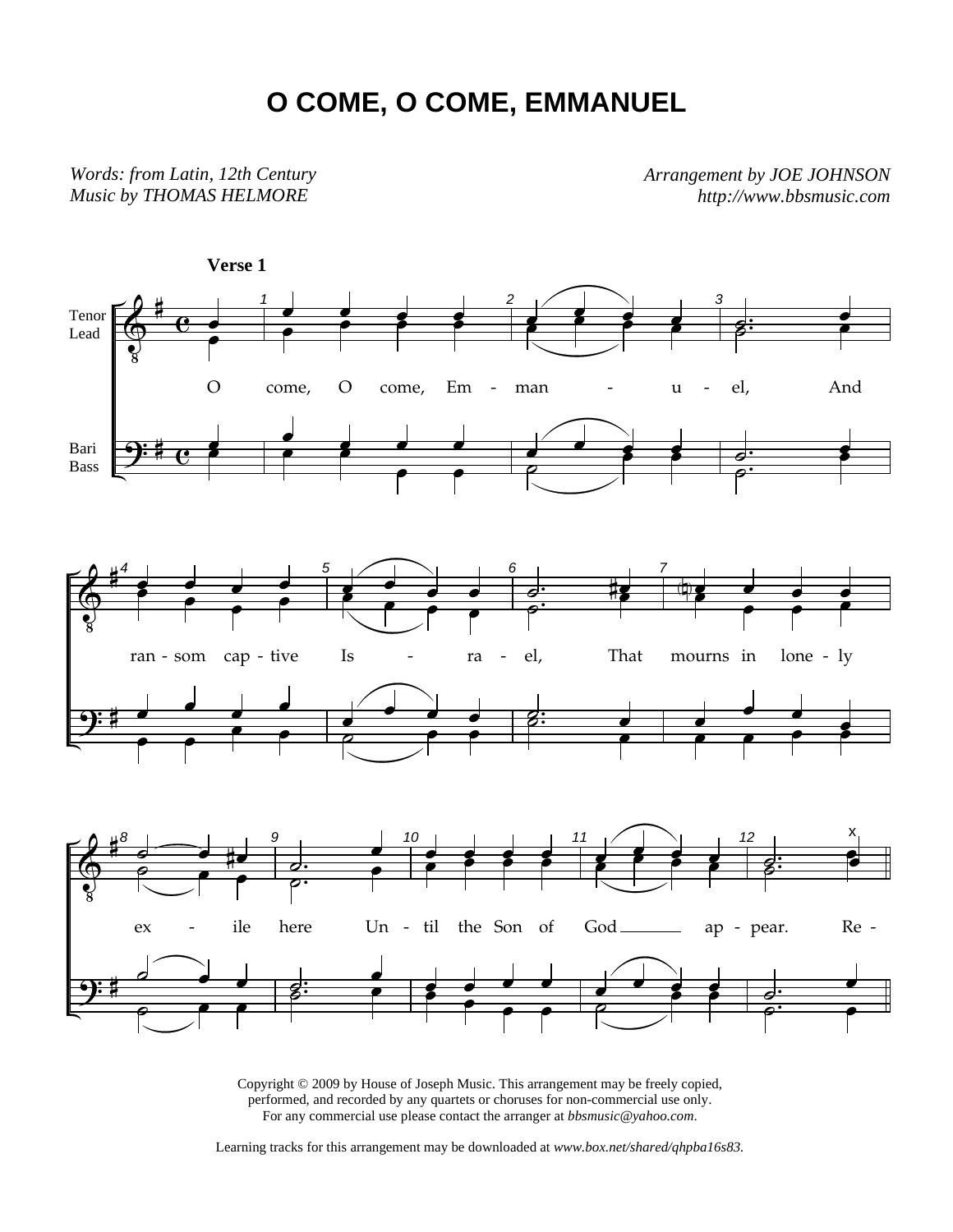





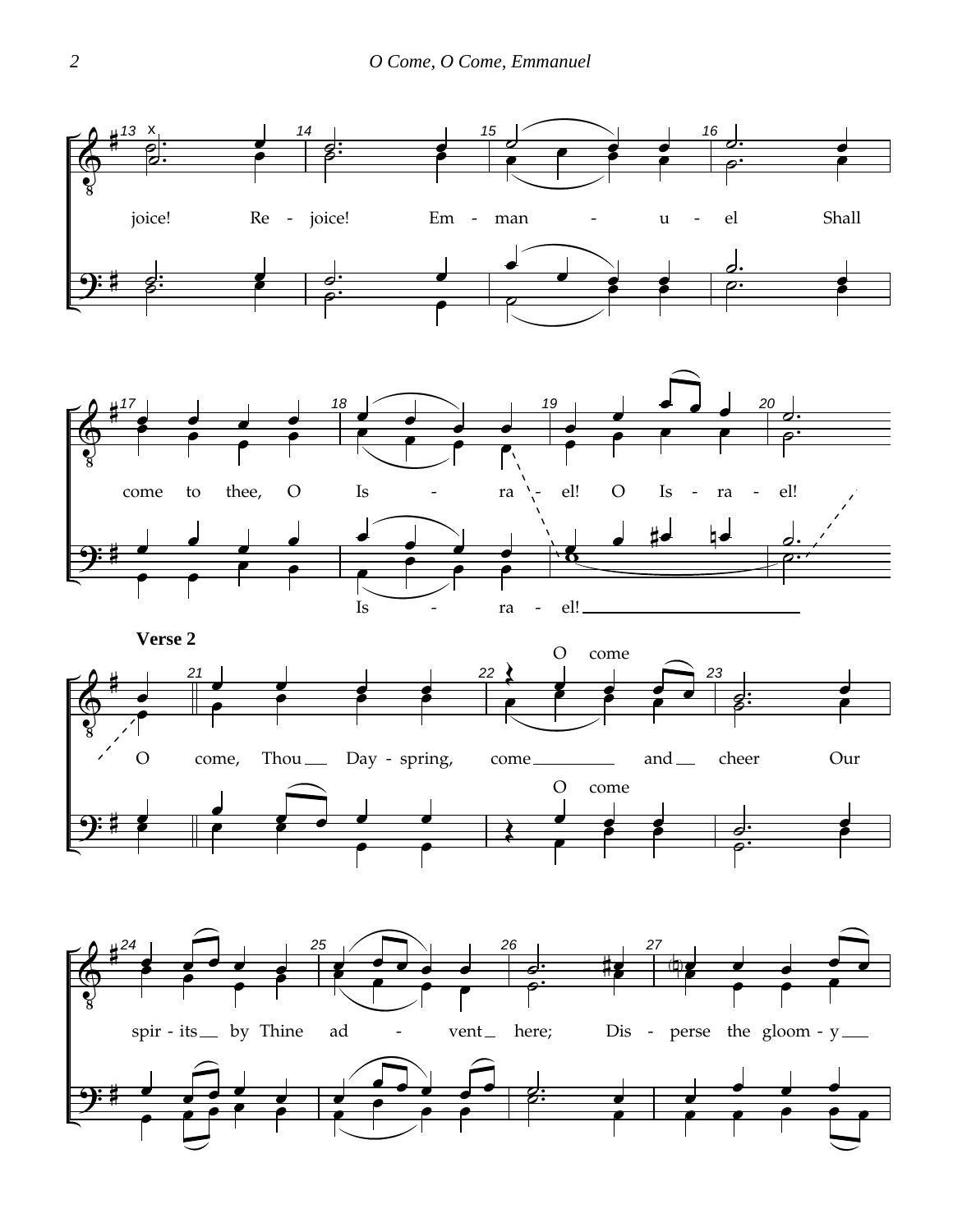





**Interlude** 

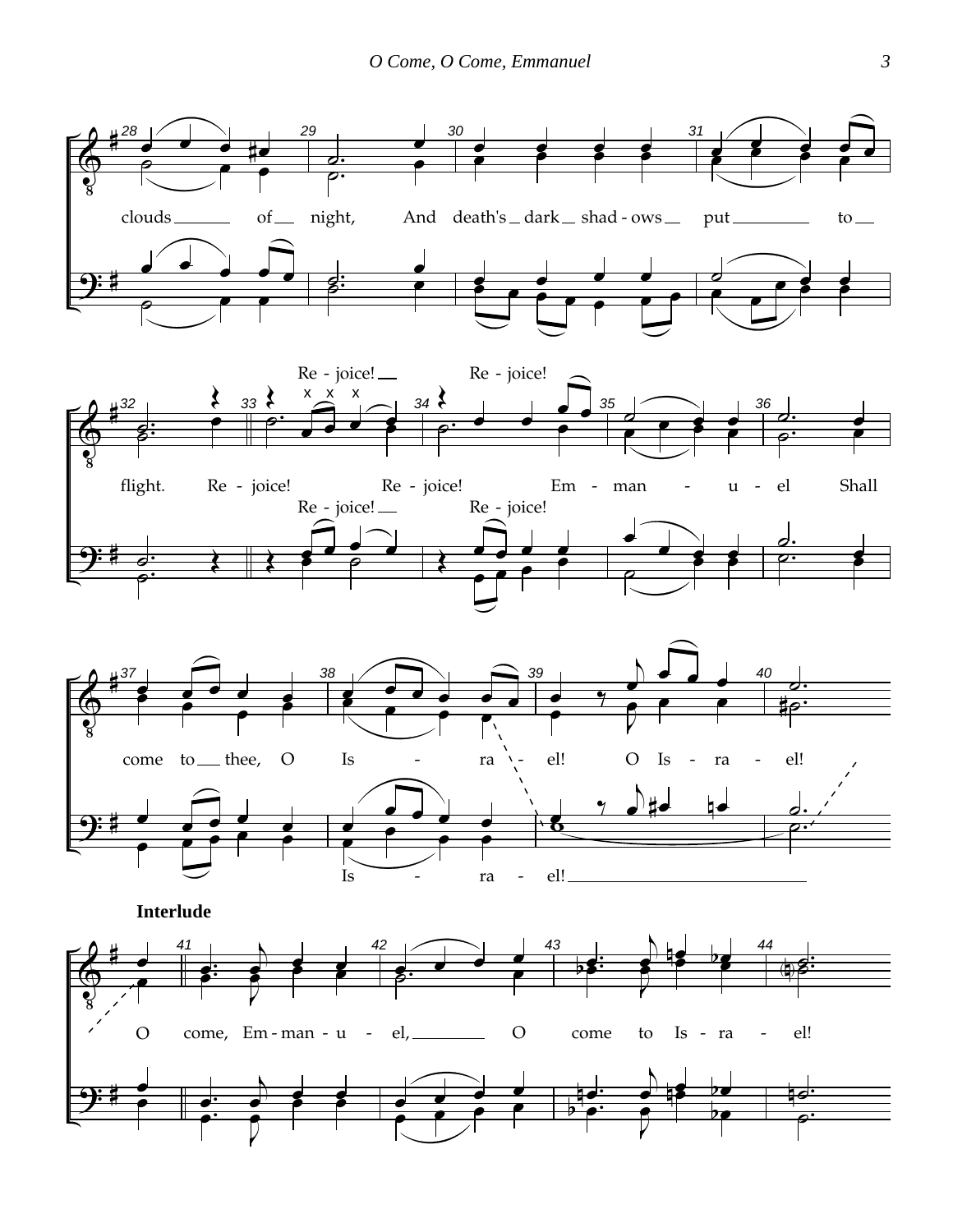